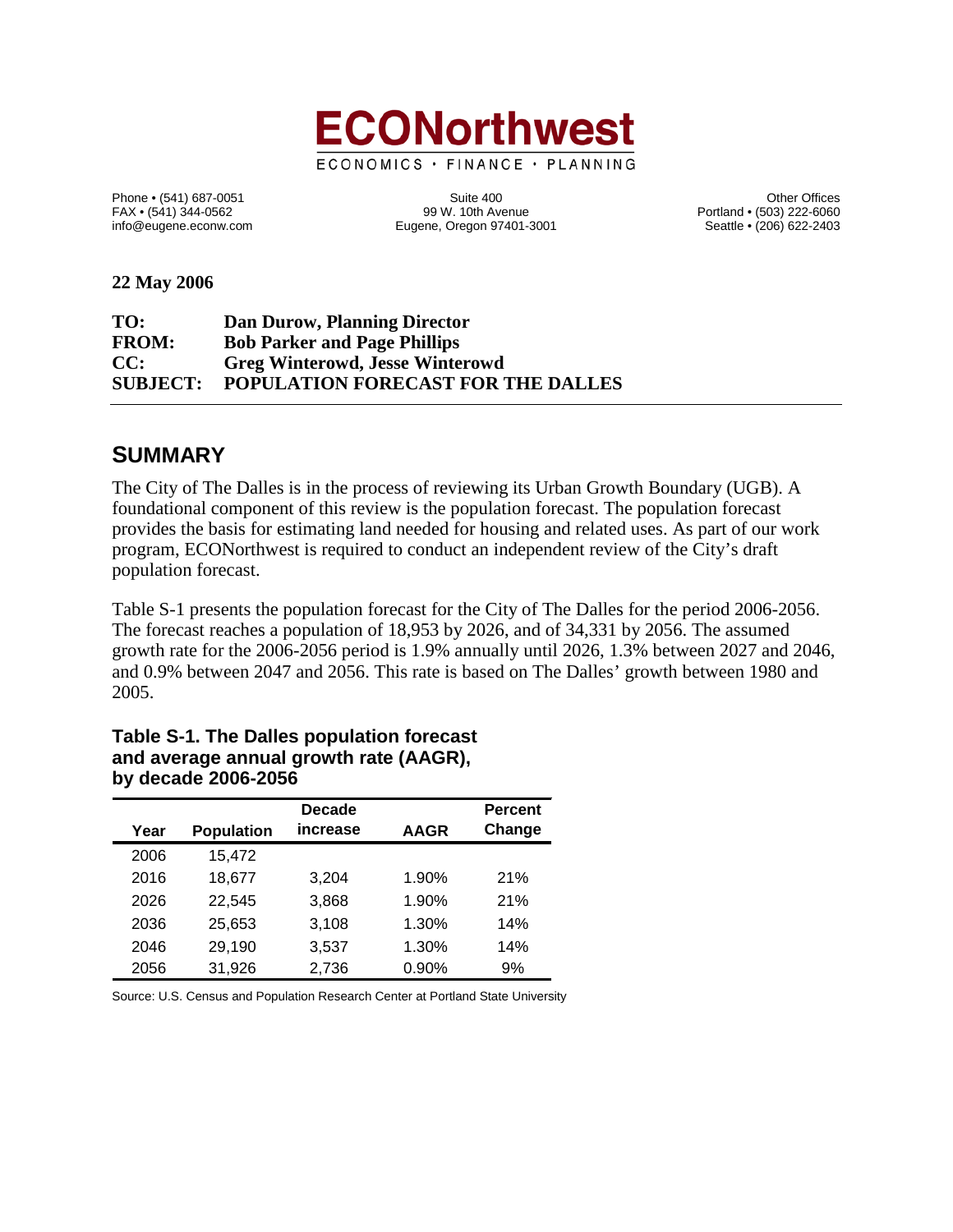| Table S-2. The Dalles population forecast |
|-------------------------------------------|
| and average annual growth rate (AAGR),    |
| 2006-2056                                 |

| Year | <b>Population</b> | Change | % Change |
|------|-------------------|--------|----------|
| 2005 | 15,184            |        |          |
| 2006 | 15,472            | 288    | 1.9%     |
|      |                   |        |          |
| 2007 | 15,766            | 294    | 1.9%     |
| 2008 | 16,066            | 300    | 1.9%     |
| 2009 | 16,371            | 305    | 1.9%     |
| 2010 | 16,682            | 311    | 1.9%     |
| 2011 | 16,999            | 317    | 1.9%     |
| 2012 | 17,322            | 323    | 1.9%     |
| 2013 | 17,651            | 329    | 1.9%     |
| 2014 | 17,987            | 335    | 1.9%     |
| 2015 | 18,329            | 342    | 1.9%     |
|      |                   |        | 1.9%     |
| 2016 | 18,677            | 348    |          |
| 2017 | 19,032            | 355    | 1.9%     |
| 2018 | 19,393            | 362    | 1.9%     |
| 2019 | 19,762            | 368    | 1.9%     |
| 2020 | 20,137            | 375    | 1.9%     |
| 2021 | 20,520            | 383    | 1.9%     |
| 2022 | 20,910            | 390    | 1.9%     |
| 2023 | 21,307            | 397    | 1.9%     |
| 2024 | 21,712            | 405    | 1.9%     |
| 2025 | 22,124            | 413    | 1.9%     |
| 2026 | 22,545            | 420    | 1.9%     |
| 2027 | 22,838            | 293    | 1.3%     |
| 2028 | 23,135            | 297    | 1.3%     |
| 2029 | 23,435            | 301    | 1.3%     |
| 2030 | 23,740            | 305    | 1.3%     |
| 2031 | 24,049            |        | 1.3%     |
|      |                   | 309    | 1.3%     |
| 2032 | 24,361            | 313    |          |
| 2033 | 24,678            | 317    | 1.3%     |
| 2034 | 24,999            | 321    | 1.3%     |
| 2035 | 25,324            | 325    | 1.3%     |
| 2036 | 25,653            | 329    | 1.3%     |
| 2037 | 25,987            | 333    | 1.3%     |
| 2038 | 26,324            | 338    | 1.3%     |
| 2039 | 26,667            | 342    | 1.3%     |
| 2040 | 27,013            | 347    | 1.3%     |
| 2041 | 27,364            | 351    | 1.3%     |
| 2042 | 27,720            | 356    | 1.3%     |
| 2043 | 28,080            | 360    | 1.3%     |
| 2044 | 28,446            | 365    | 1.3%     |
| 2045 | 28,815            | 370    | 1.3%     |
| 2046 | 29,190            | 375    | 1.3%     |
| 2047 | 29,453            | 263    | 0.9%     |
| 2048 | 29,718            | 265    | $0.9\%$  |
| 2049 | 29,985            | 267    | 0.9%     |
|      |                   |        |          |
| 2050 | 30,255            | 270    | 0.9%     |
| 2051 | 30,527            | 272    | 0.9%     |
| 2052 | 30,802            | 275    | 0.9%     |
| 2053 | 31,079            | 277    | 0.9%     |
| 2054 | 31,359            | 280    | 0.9%     |
| 2055 | 31,641            | 282    | 0.9%     |
| 2056 | 31,926            | 285    | 0.9%     |
| 2057 | 32,213            | 287    | $0.9\%$  |
| 2058 | 32,503            | 290    | 0.9%     |
| 2059 | 32,796            | 293    | 0.9%     |
| 2060 | 33,091            | 295    | 0.9%     |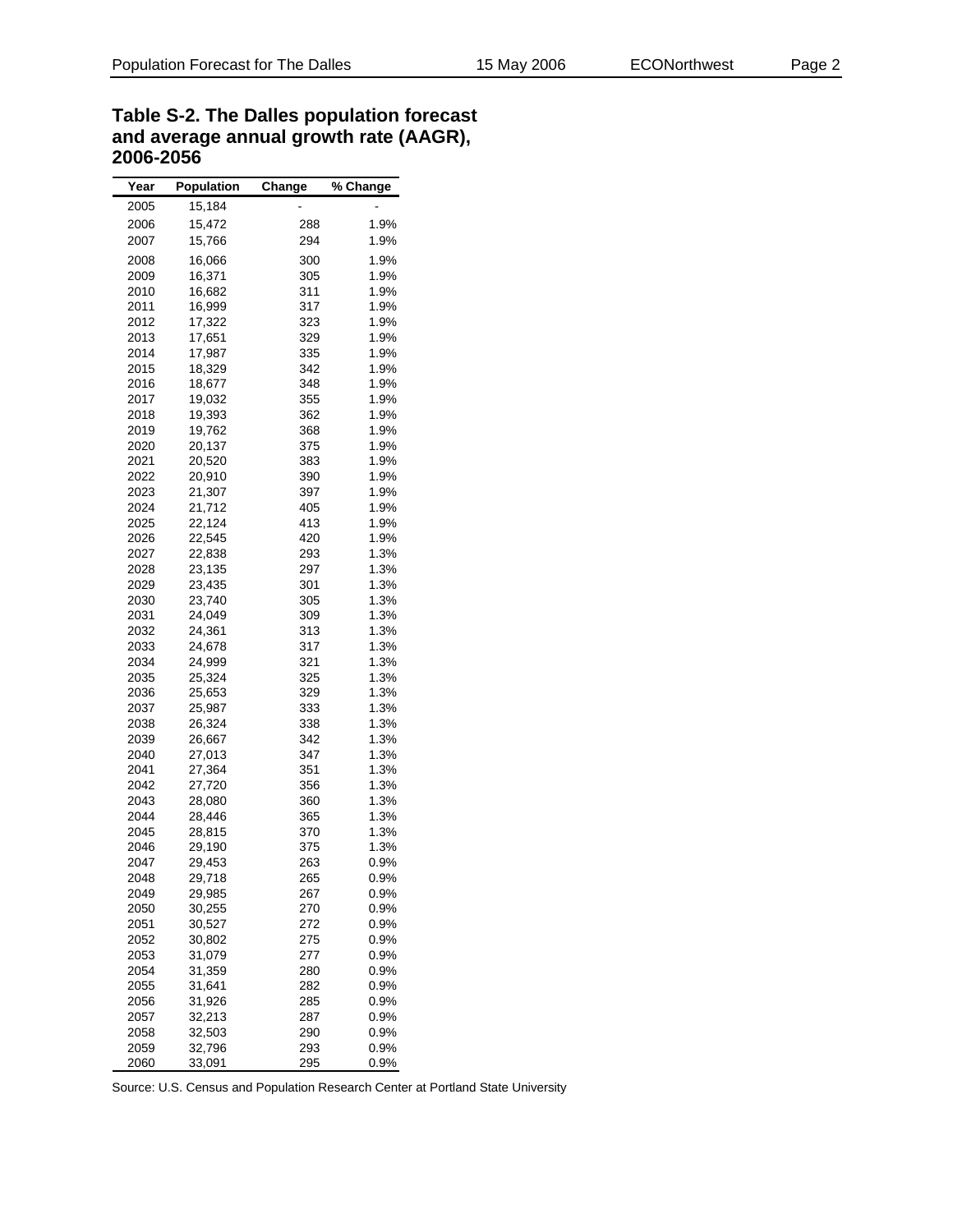# **I. BACKGROUND**

 $\overline{a}$ 

The City of The Dalles is presently reviewing its Urban Growth Boundary (UGB). A foundational component of this review is the population forecast. The population forecast provides the basis for estimating land needed for housing and related uses. Thus, it is timely for the City to review the forecast, and potentially make adjustments to the population forecast.

A prerequisite to expanding a UGB is having a coordinated population forecast as required by ORS 195.036. Population forecasts must be coordinated by a designated "coordinating" agency, in this case Wasco County. The combined sum of forecasts for incorporated cities and rural areas must roughly equal the forecast for the county as a whole (the county "control total").<sup>[1](#page-3-0)</sup> The control total usually comes from the long-term population and employment forecasts developed by the Office of Economic Analysis of the State Department of Administrative Services.<sup>[2](#page-3-1)</sup> The most recent OEA forecasts are from 2004.

Population forecasts serve several purposes. First they allow cities to estimate the amount of infrastructure capacity to provide. This ensures that cities have sufficient capacity to accommodate projected growth. Next, it allows cities to develop estimates of how much housing, park, school, institutional, commercial, and industrial space will be needed. These estimates in turn allow for an estimate of how much land will be needed to accommodate that growth. Finally, the population forecasts (when expressed as acres of land needed for growth) can be compared with the buildable land inventory to determine whether sufficient land is available to accommodate 20 years of growth.

The City of the Dalles needs to develop a justifiable coordinated population forecast as a foundational step in reviewing its UGB. The analysis should consider historical trends, regional trends, demographics, and the City's growth objectives. The *Land Use Needs and Location Analysis,* completed by the City in 2005 used a nominal growth rate of 2% for the 2005-2025 period. It was not the intent of that analysis to present documentation that would justify a coordinated figure. This memorandum is intended to provide such documentation. Specifically, this memorandum addresses:

- Historical growth trends and factors affecting growth in the Columbia Gorge region, Wasco County, and The Dalles. ECO's evaluation begins with data on historical population growth and socioeconomic factors.
- Evaluation of Wasco County population forecasts developed by the State Office of Economic Analysis. This memorandum provides an evaluation of the assumptions underlying the projections and comments on those assumptions given recent population and socioeconomic trends.
- Discussion of alternative forecasts for the City of The Dalles.

<sup>&</sup>lt;sup>1</sup> The forecasts for incorporated cities includes all lands within the existing Urban Growth Boundaries (UGBs) of those cities. In short, the forecasts are for growth in the UGBs.

 $<sup>2</sup>$  While most coordinating bodies use the OEA forecasts as the basis for coordination, there is no statutory requirement that the</sup> OEA forecasts be used.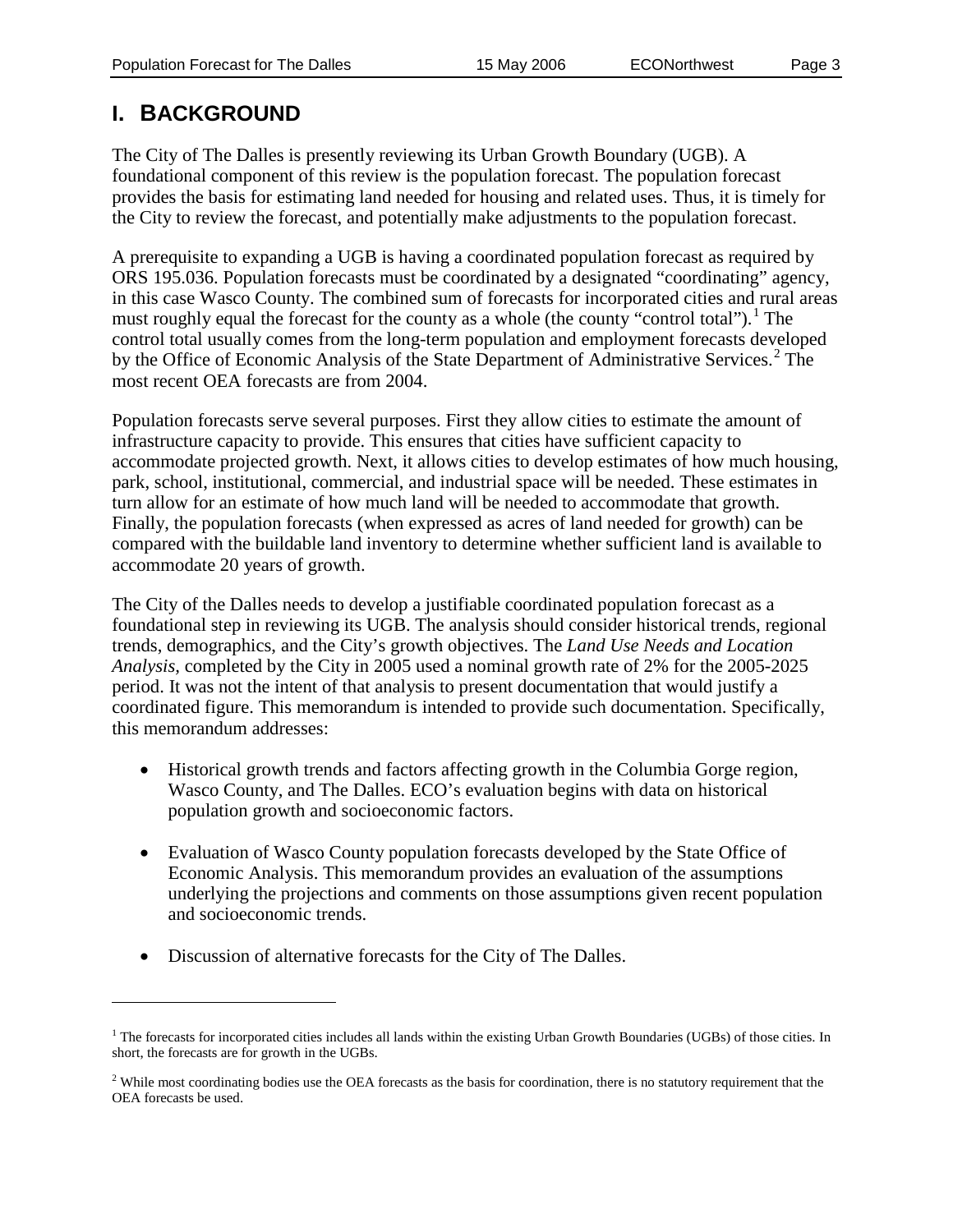In summary, this memorandum is intended to provide factual data for consideration by the The Dalles City Council and Planning Commission and the Wasco County Board of Commissioners to support a revised coordinated population forecast.

## **METHODS**

ECO based its evaluation on historical data from the U.S. Census for 1980, 1990, and 2000; data from the Population Research Center at Portland State University; and review of the County's documentation of the population forecasts.

The population forecasts presented in this memorandum build from a range of secondary data sources—primarily historical population data and forecasts from other planning documents. All of the data used in developing the forecasts are from easily available standard sources:

- The U.S. Census of population and housing (1990 and 2000) provides decennial population figures as well as a broad range of demographic and socioeconomic variables;
- The Oregon Office of Economic Analysis (OEA) provides long-term population forecasts; and
- The Population Research Center at Portland State University provides annual population estimates and annexation history for incorporated cities.

### **ORGANIZATION OF THIS MEMORANDUM**

The remainder of this memorandum is organized as follows:

- **Section II, Issues With Small Area Forecasts** describes common problems observed with small area population forecasts.
- **Section III, Demographic Trends** describes historical population and socioeconomic trends that are relevant to population projections.
- <span id="page-3-1"></span><span id="page-3-0"></span>• **Section IV, Review of Draft Population Forecast for the The Dalles** comments on the City's population forecast as presented in the draft buildable lands report. This section also presents a 2005-2025 and 2005-2060 population forecast for The Dalles.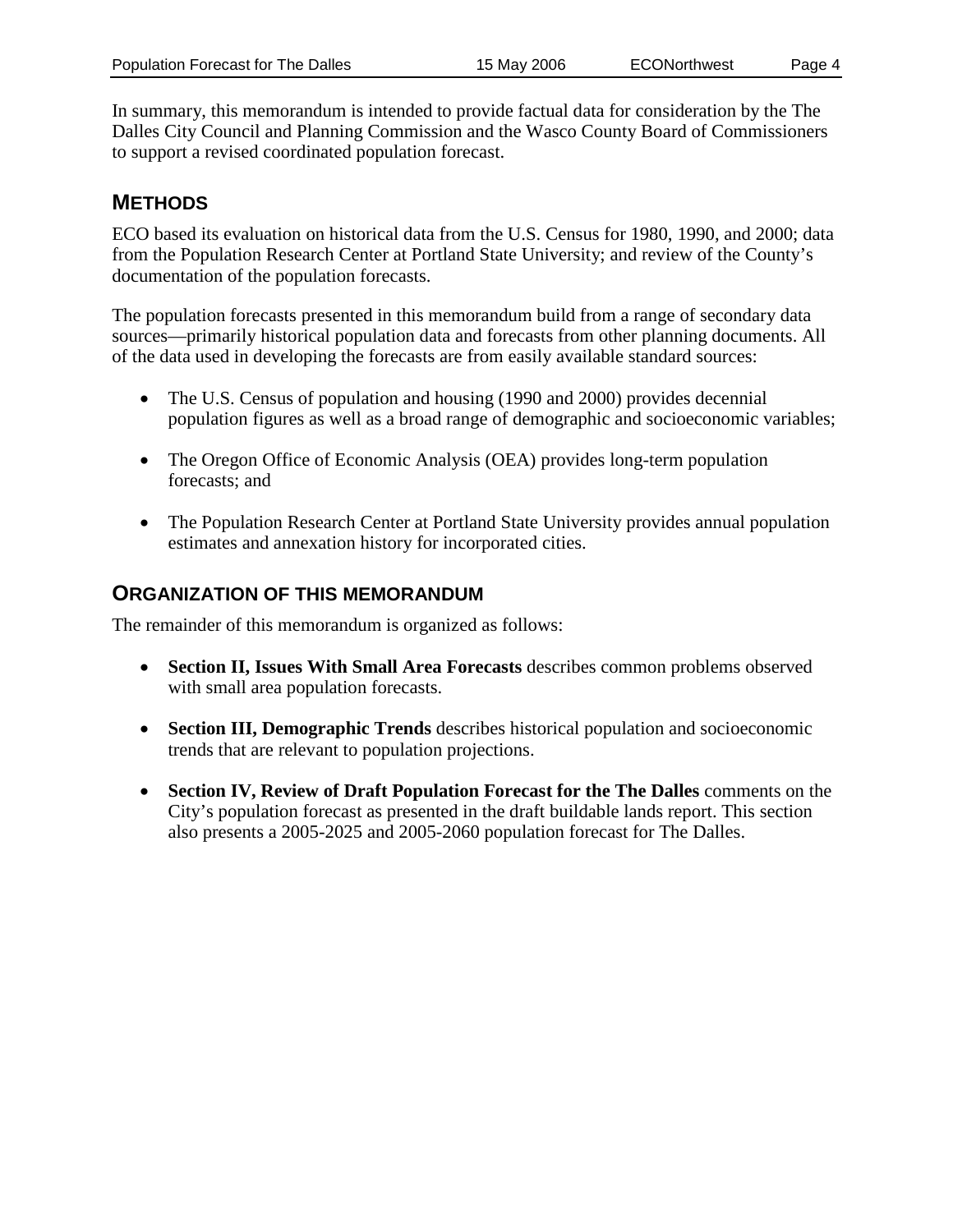# **II. ISSUES WITH SMALL AREA FORECASTS[3](#page-5-0)**

Planning implies forecasting. To use policies to change the future in ways that decision makers think their constituents would find beneficial, one must first have an idea of what could or is likely to occur in the absence of those policy changes.

Forecasting is usually better, and better received, if it is based on a model of how the world works. In the context of housing and economic development, that understanding must certainly include how households and businesses make decisions about where to locate, and what types of buildings to occupy.

In the context of land use and growth management, the main variables that one must forecast are population and employment, which are then used to forecast the demand for new built space (housing, offices, warehouses, retail stores, and so on). The demand for built space creates a derived demand for land on which to build that space.

The amount of land needed depends on the type and density of space that will be built to accommodate population and employment growth. The type and density of development will be a function of market factors (demand and supply conditions) and public policy (especially about density and infrastructure, but also about transportation, economic development, environmental protection, and so on). This function of forecasting is central to The Dalles: it will allow the City to determine whether it has sufficient land available to accommodate 20 years of population and employment growth.

The main point is that (1) forecasting growth requires a consideration of many variables that interact in complicated ways, and (2) any forecast of a single future is bound to be wrong—there are many possible futures that are more or less likely depending on one's assessment of the likelihood of the assumptions.

In conjunction with the forecasts, it is useful to describe the limitations of small areas forecasts. The fact that the PSU estimates significantly underestimated the 2000 population of several Oregon cities, underscores one of the key problems that emerge with small area population estimates and forecasts. Following is a discussion of why small area forecasts are highly uncertain:

- Projections for population in most cities and counties are not based on deterministic models of growth; they are simple projections of past growth rates into the future. They have no quantitative connection to the underlying factors that explain why and how much growth will occur.
- Even if planners had a sophisticated model that links all these important variables together (which they do not), they would still face the problem of having to forecast the future of the variables that they are using to forecast growth (in, say, population or employment). In the final analysis, all forecasting requires making *assumptions* about the future.

 $\overline{a}$ 

<sup>&</sup>lt;sup>3</sup> This section builds from work previously completed by ECONorthwest.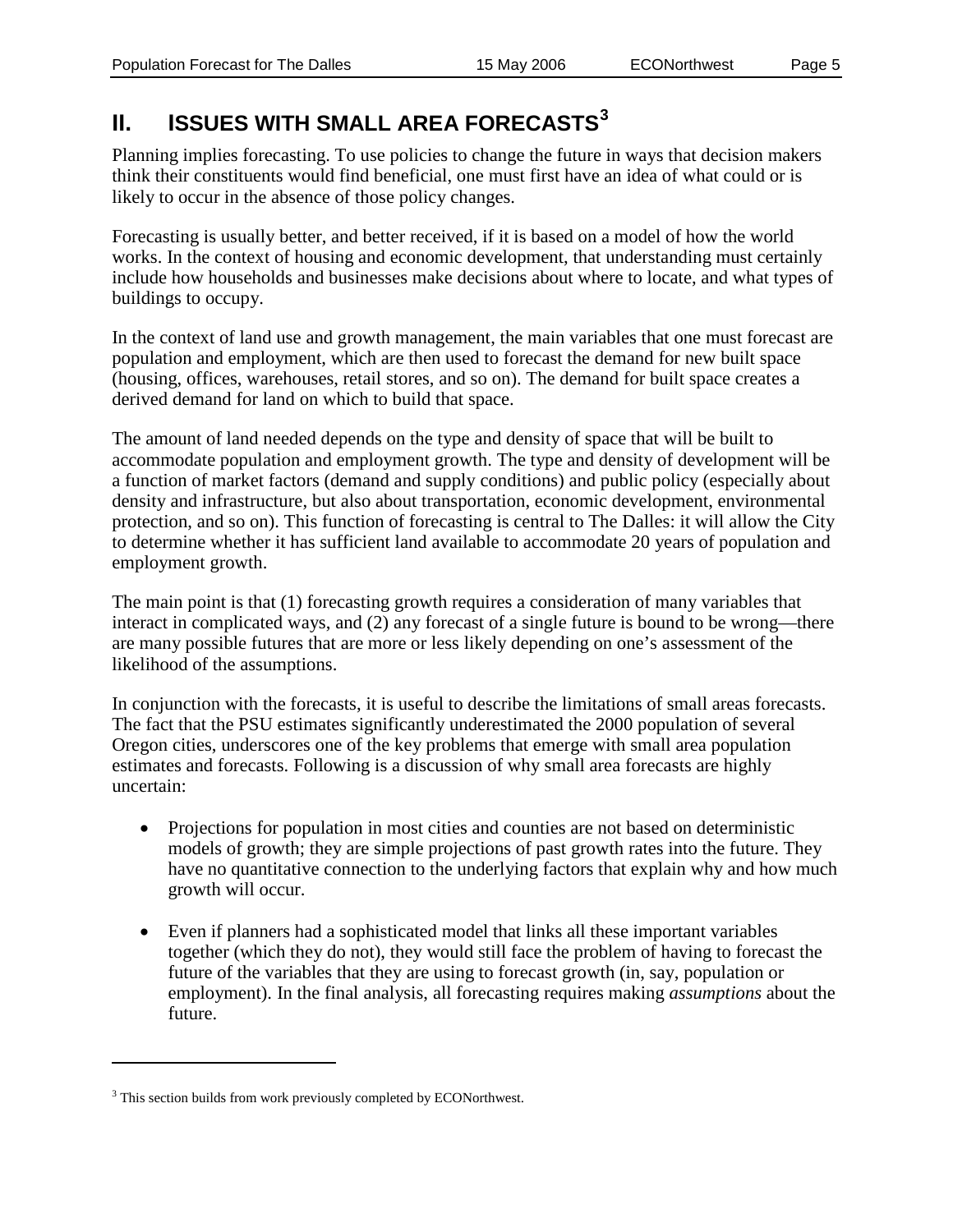$\overline{a}$ 

- Comparisons of past population projections to subsequent population counts have revealed that even much more sophisticated methods than the ones used in the study "are often inaccurate even for relatively large populations and for short periods of time."<sup>[4](#page-6-0)</sup> The smaller the area and the longer the period of time covered, the worse the results for any statistical method.
- Small areas start from a small base. A new subdivision of 200 homes inside the Portland Urban Growth Boundary has an effect on total population of 0.02%. That same subdivision in a community of 10,000 would increase the community's housing stock by more than 5%—and population by a similar percentage.
- Especially for small cities in areas that can have high growth potential (e.g., because they are near to concentrations of demand in neighboring metropolitan areas, or because they have high amenity value for recreation or retirement), there is ample evidence of very high growth rates in short-term; there are also cases (fewer) of high growth rates sustained over 10 to 30 years.
- Public policy makes a difference. Cities can affect the rate of growth through infrastructure, land supply, incentives and other policies. Such policies generally do not have an impact on growth rates in a region, but may cause shifts of population and employment among cities.

Because of the uncertainty associated with small area forecasts, many forecasts present ranges of future population. ORS 195.036 is not explicit on the issue of whether ranges are appropriate (or legally acceptable), however, the OEA forecasts are point forecasts (e.g., the reflect one rate and a single future population) as are coordinated forecasts at the city level.<sup>[5](#page-6-1)</sup> Cities have many reasons to use point forecasts: among the most important are projections of future revenues, need for infrastructure, and need for land. These factors provide sufficient rational for cities to develop and adopt point forecasts. That fact, however, does not mean they are any more accurate.

In summary, the longer the forecast, the greater the potential that actual population growth will vary from the forecast. This implies that cities should closely monitor actual population growth so that either (1) plans can be modified to account for variations, or (2) policies can be implemented that increase the likelihood of achieving the population growth.

One final comment on forecasts: population forecasts are often viewed as "self-fulfilling prophecies." In many respects they are intended to be; local governments create land use, transportation, and infrastructure plans to accommodate the growth forecast. Those planning documents represent a series of policy decisions. Thus, how much population a local government (particularly cities) chooses to accommodate is also a policy decision. In short, the forecast and the plans based on the forecast represent the city's future vision.

<sup>4</sup> Murdock, Steve H., *et. al.* 1991. "Evaluating Small-Area Population Projections." *Journal of the American Planning Association*, Vol. 57, No. 4, page 432.

<span id="page-5-0"></span><sup>5</sup> ECO is unaware of any coordinated forecasts that present ranges. It is not uncommon, however, for cities to consider ranges of population and employment during planning exercises.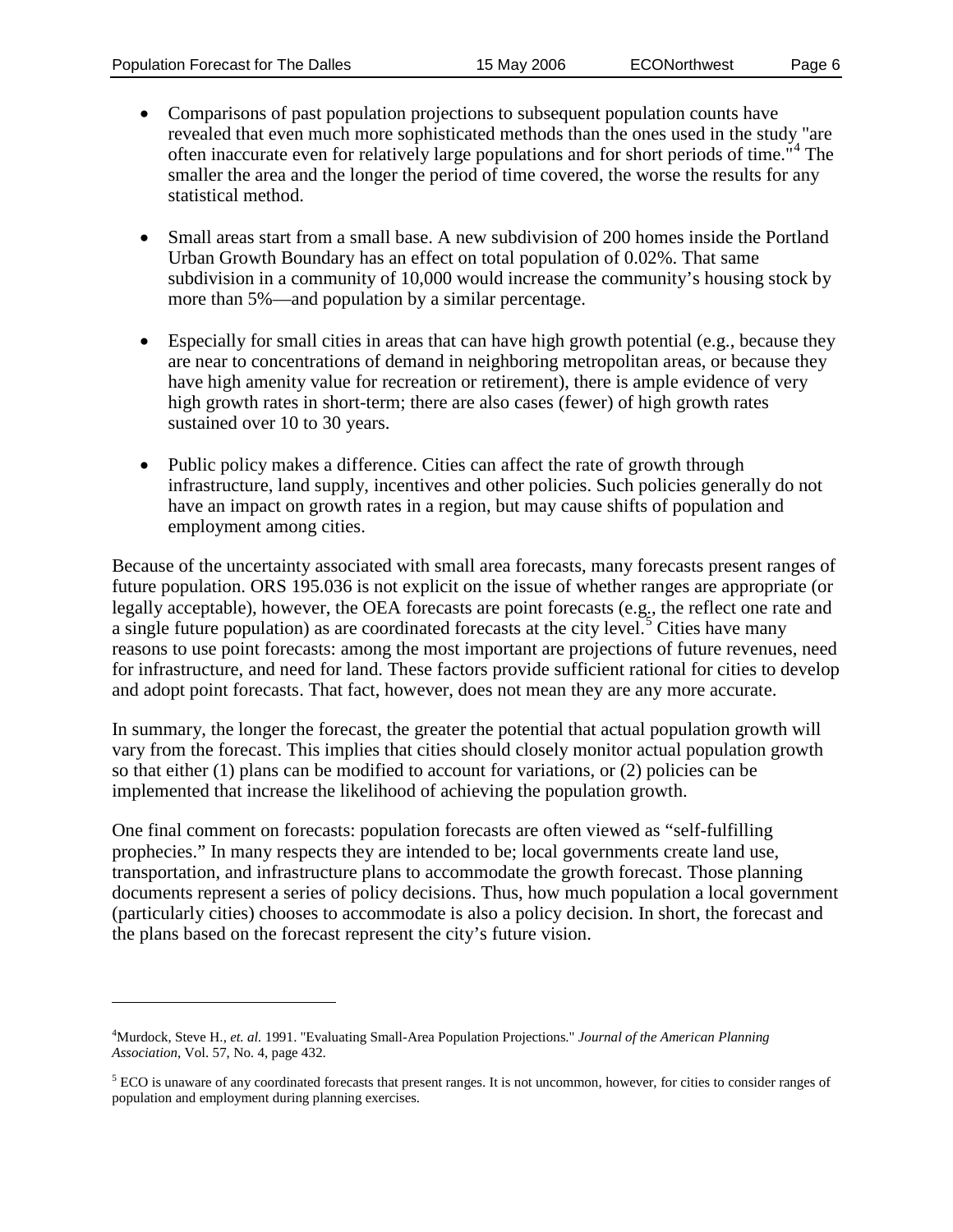# **III. DEMOGRAPHIC TRENDS**

# **Population Trends**

Table 1 compares the population and average annual growth rate of The Dalles to Wasco County, Hood River County, Central Oregon (Crook, Deschutes, and Jefferson Counties), Oregon, and the U.S. Wasco County and The Dalles experienced slower population growth than the other areas shown in Table 1. The Dalles' growth rate between 1980 and 2000 was 0.58%, with the fastest growth between 1990 and 2000. Through the 20 year period, the population of The Dalles has consistently been about 50% of Wasco County's population.

### **Table 1. Population and average annual growth rate, U.S., Oregon, Central Oregon, Skamania County (WA), Hood River County, Wasco County, and The Dalles, 1980-2000 6732 chart here**

|                            |           |                                     |           |          | <b>Average Annual Growth Rate</b> |          |
|----------------------------|-----------|-------------------------------------|-----------|----------|-----------------------------------|----------|
| Area                       | 1980      | 1990                                | 2000      | 80-90    | $90 - 00$                         | 80-00    |
| $\overline{\mathsf{U.S.}}$ |           | 226,545,805 248,709,873 281,421,906 |           | 0.94%    | 1.24%                             | 1.09%    |
| Oregon                     | 2,633,156 | 2,842,321                           | 3,421,399 | 0.77%    | 1.87%                             | 1.32%    |
| Central Oregon             | 86,832    | 102,745                             | 153,558   | 1.70%    | 4.10%                             | 2.89%    |
| Skamania County, WA        | 7,919     | 8,289                               | 9,872     | 0.46%    | 1.76%                             | $1.11\%$ |
| <b>Hood River County</b>   | 15,835    | 16.903                              | 20,411    | 0.65%    | 1.90%                             | 1.28%    |
| <b>Wasco County</b>        | 21,732    | 21,683                              | 23,791    | $-0.02%$ | 0.93%                             | 0.45%    |
| The Dalles                 | 10,820    | 11,060                              | 12,156    | 0.22%    | 0.95%                             | 0.58%    |

Source: U.S. Census and Population Research Center at Portland State University, Calculations by ECONorthwest. The Central Region includes Crook, Deschutes, and Jefferson Counties.

<span id="page-6-1"></span><span id="page-6-0"></span>Table 2 shows historic population growth and change in population in The Dalles between 1980 and 2005. The Dalles population decreased during the 1980's, from 11,315 in 1981 to 10,590 residents in 1989. Population began to increase in the 1990s, with the fastest growth between 1996 and 2000. Since 2000, population growth has slowed relative to growth in the 1990's.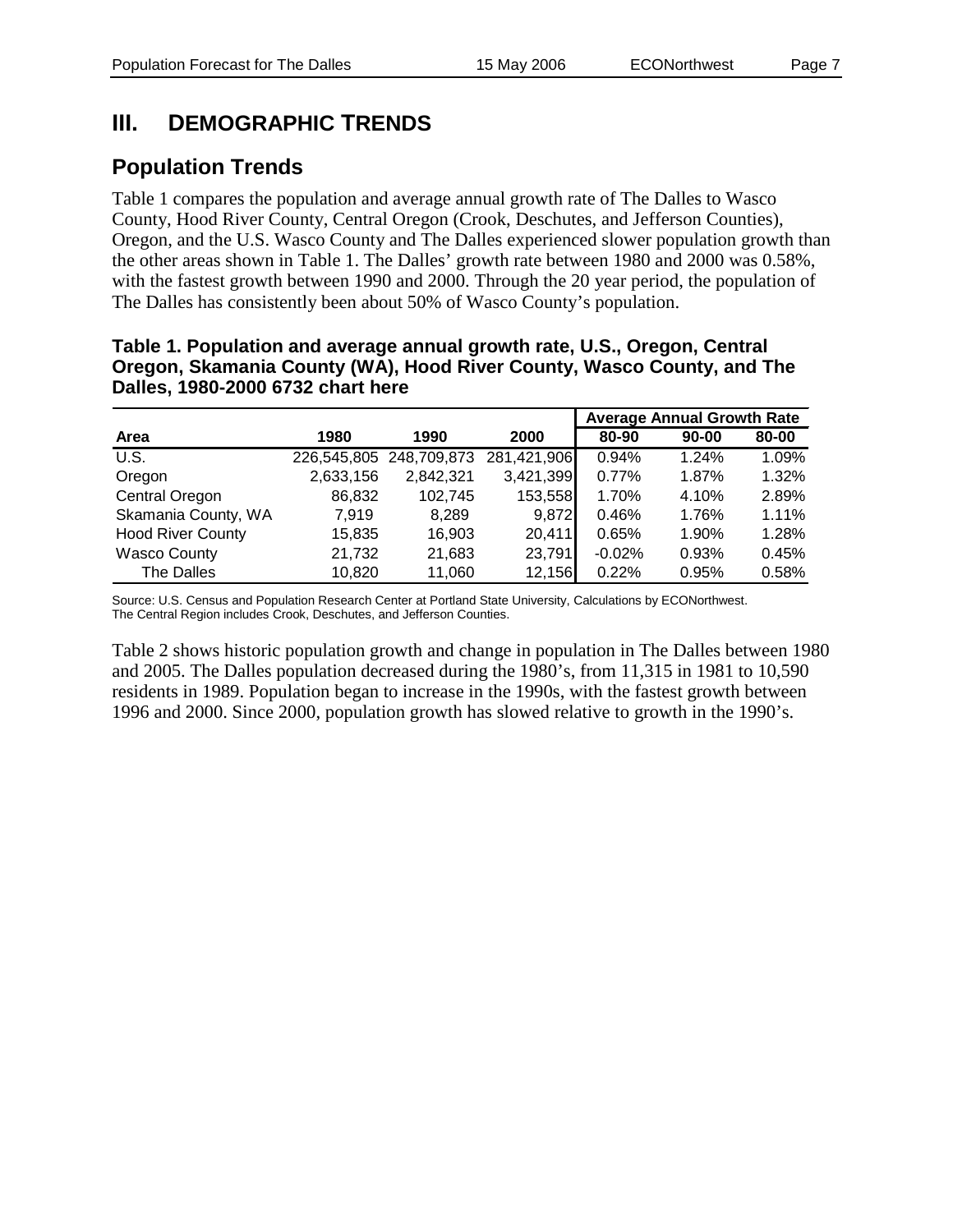### **Table 2. Annual percent change in population, The Dalles, 1980-2005**

|      |                   | Annual   |
|------|-------------------|----------|
|      |                   | Percent  |
| Year | <b>The Dalles</b> | Change   |
| 1980 | $10,820 -$        |          |
| 1981 | 11,315            | 4.57%    |
| 1982 | 11,260            | $-0.49%$ |
| 1983 | 11,050            | -1.87%   |
| 1984 | 10,960            | $-0.81%$ |
| 1985 | 10,900            | $-0.55%$ |
| 1986 | 10,630            | -2.48%   |
| 1987 | 10,265            | -3.43%   |
| 1988 | 10,715            | 4.38%    |
| 1989 | 10,590            | $-1.17%$ |
| 1990 | 11,060            | 4.44%    |
| 1991 | 11,130            | 0.63%    |
| 1992 | 11,370            | 2.16%    |
| 1993 | 11,325            | $-0.40%$ |
| 1994 | 11,325            | $0.00\%$ |
| 1995 | 11,355            | 0.26%    |
| 1996 | 11,460            | $0.92\%$ |
| 1997 | 11,600            | 1.22%    |
| 1998 | 11,765            | 1.42%    |
| 1999 | 11,880            | 0.98%    |
| 2000 | 12,156            | 2.32%    |
| 2001 | 12,230            | 0.61%    |
| 2002 | 12,250            | 0.16%    |
| 2003 | 12,350            | 0.82%    |
| 2004 | 12,410            | 0.49%    |
| 2005 | 12,505            | 0.77%    |

Source: U.S. Census and Population Research Center at Portland State University

## **SOCIOECONOMIC AND EMPLOYMENT TRENDS**

This section of the memorandum reviews selected socioeconomic trends in The Dalles, as well as significant employment and industry trends. These trends provide a context for growth in a city; factors such as age, income, migration, occupation and other trends show how communities have grown and hypothesize the shape of the future. To provide context, the socioeconomic findings compare the City of The Dalles and Wasco County for 2000.

## **Socioeconomic trends**

Figure 1 shows the age distributions for residents of The Dalles and Wasco County. The data show that The Dalles has a higher percentage of older residents than Wasco County. The Dalles has a higher percentage of its population in the following age classes: 70 and older and 20 to 39. The Dalles has a lower proportion of its population in the 40 to 69 age range and 19 years of age and younger. These trends suggest that The Dalles is attracting retirees and young adults.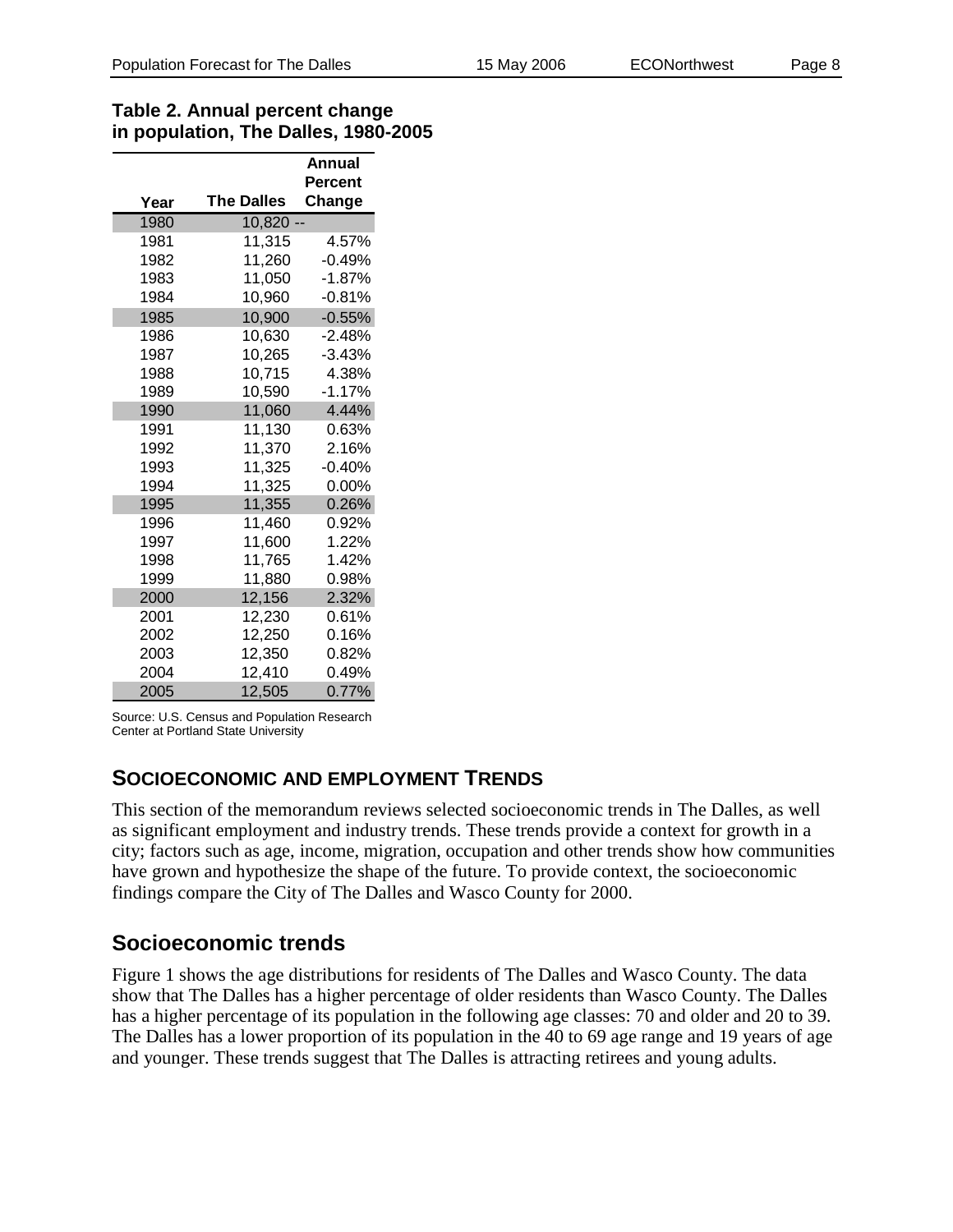

**Figure 1. Age distribution, Wasco County and The Dalles, 2000**

Source: U.S. Census, SF-1

During the 1990's The Dalles experienced changes in the age structure of its residents. Table 3 shows population by age for The Dalles for 1990 and 2000. The Dalles grew by 1,096 persons between 1990 and 2000—a 10% increase in population. The Dalles experienced an increase in population for every age group except 25-44 year olds, which decreased by 69 persons or 2%. The fastest growing groups between 1990 and 2000 were residents aged 45-64 years, who accounted for 45% of the population increase, and residents aged 18-24 years, who accounted for 25% of the population increase.

|                  | 1990          |                | 2000          |                |               | Change         |              |
|------------------|---------------|----------------|---------------|----------------|---------------|----------------|--------------|
| <b>Age Group</b> | <b>Number</b> | <b>Percent</b> | <b>Number</b> | <b>Percent</b> | <b>Number</b> | <b>Percent</b> | <b>Share</b> |
| Under 5          | 766           | 7%             | 813           | 7%             | 47            | 6%             | $0\%$        |
| $5 - 17$         | 2.191         | 20%            | 2,203         | 18%            | 12            | $1\%$          | $-2%$        |
| 18-24            | 773           | 7%             | 965           | 8%             | 192           | 25%            | $1\%$        |
| 25-44            | 3,193         | 29%            | 3.124         | 26%            | (69)          | $-2%$          | $-3%$        |
| 45-64            | 1,973         | 18%            | 2,856         | 23%            | 883           | 45%            | 6%           |
| 65 and over      | 2,164         | 20%            | 2,195         | 18%            | 31            | $1\%$          | $-2%$        |
| Total            | 11,060        | 100%           | 12,156        | 100%           | 1,096         | 10%            | 0%           |

**Table 3. Population by Age, City of The Dalles, 1990 and 2000**

Source: U.S. Census 1990 and 2000

The U.S. Census collects information about migration patterns. Specifically, it asks households where their residence was in 1995 (5 years prior to the census count). Table 4 shows place of residence in 1995 for The Dalles and Wasco County. Residents of The Dalles were slightly more mobile than those of Wasco County. Fifty-six percent of residents in The Dalles lived in the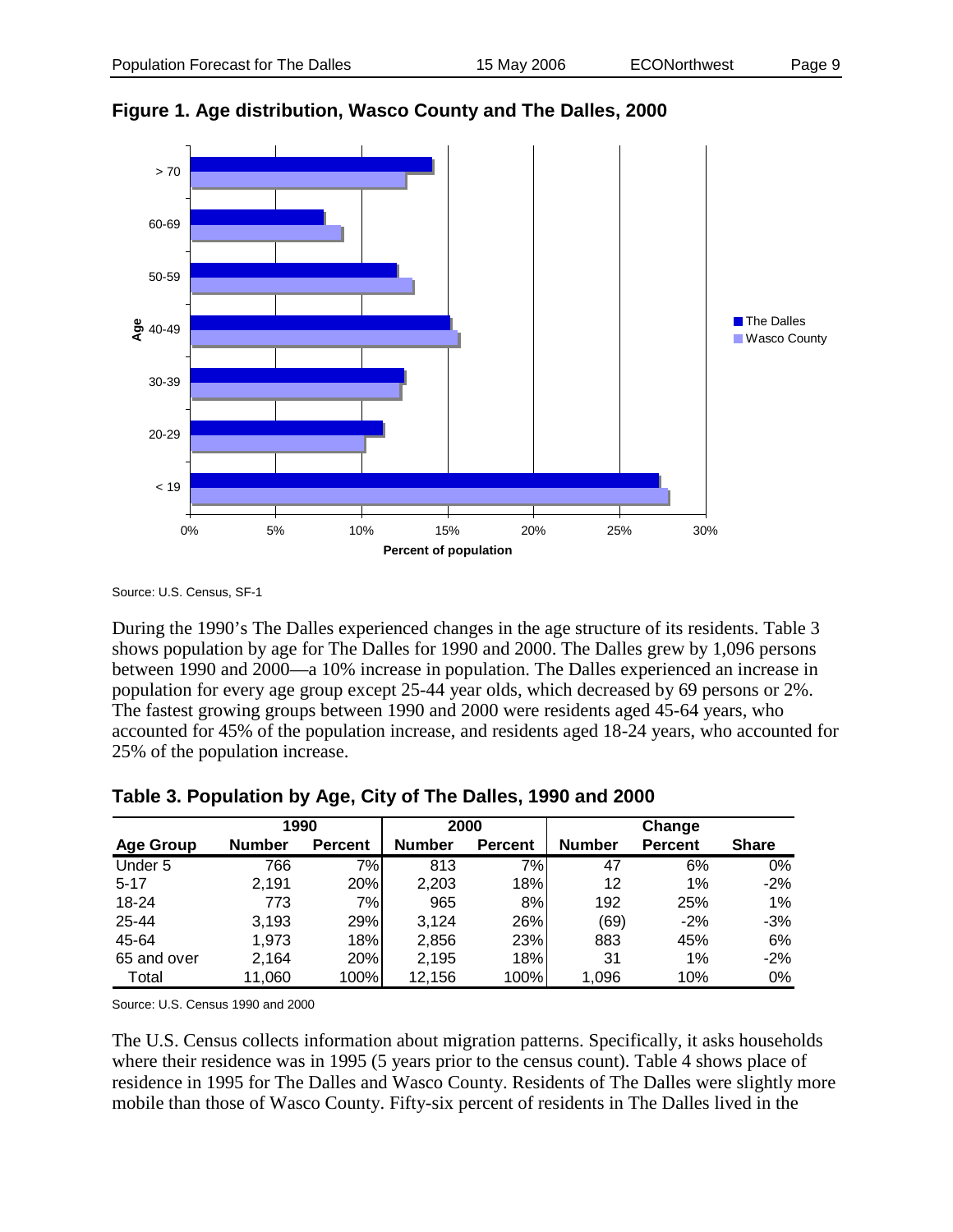same residence in 1995, compared to 50% in Wasco County. About a quarter of residents in Wasco County and The Dalles lived in a different county in 1995 and just over 10% lived in a different state in 1995. These trends indicate that migration was a factor in The Dalles' growth.

**Table 4. Place of residence in 1995, Wasco County and The Dalles, persons 5 years and over**

| Location                     | <b>Persons</b> | <b>Percent</b> | <b>Persons</b> | <b>Percent</b> |
|------------------------------|----------------|----------------|----------------|----------------|
| Population 5 years and older | 22,260         | 100%           | 11,454         | 100%           |
| Same house in 1995           | 11,166         | 50%            | 5.094          | 44%            |
| Different house in 1995      | 11,094         | 50%            | 6,360          | 56%            |
| Same county                  | 5.557          | 25%            | 3,446          | 30%            |
| <b>Different County</b>      | 5,246          | 24%            | 2,744          | 24%            |
| Same State                   | 2,846          | 13%            | 1.327          | 12%            |
| Different State              | 2,430          | 11%            | 1,417          | 12%            |

Source: U.S. Census, Summary file 3

Migration continues to be a significant factor in the growth of Wasco County. Between 2000 and 2005, population increased by 0.6%, with all the increase resulting from migration. Excluding migration, population in Wasco County decreased because deaths outnumbered births during the five-year period. Throughout Oregon, migration represented 59% of population growth between 2000 and 2005, demonstrating that migration is an important factor to growth in Oregon and Wasco County.

Table 5 shows the number of persons of Hispanic or Latino origin for The Dalles and Wasco County for 1990 and 2000. Hispanic population increased in both Wasco County and The Dalles during this period. The Dalles' Hispanic/Latino population grew slightly faster than Wasco County's Hispanic/Latino population, increasing from 6.0% of residents in 1990 to 10.5% of residents in 2000.

#### **Wasco County The Dalles 1990** Total Population 21,683 11,060 Hispanic or Latino 1,065 666 Percent Hispanic or Latino 4.9% 6.0% **2000** Total Population 23,791 12,156 Hispanic or Latino 2,214 1,276 Percent Hispanic or Latino 9.3% 10.5% **Change 1990-2000** Hispanic or Latino 1,149 610

Percent Hispanic or Latino 92.7% 109.2%

#### **Table 5. Persons of Hispanic or Latino origin, Wasco County and The Dalles, 1990 and 2000**

Source: U.S. Census, SF-1, 1990 and 2000

## **Employment and Industry**

The Dalles has a mild climate and moderate rainfall. Where pioneers on the Oregon Trail once came and loaded their wagons onto barges for their final float to the mouth of the Columbia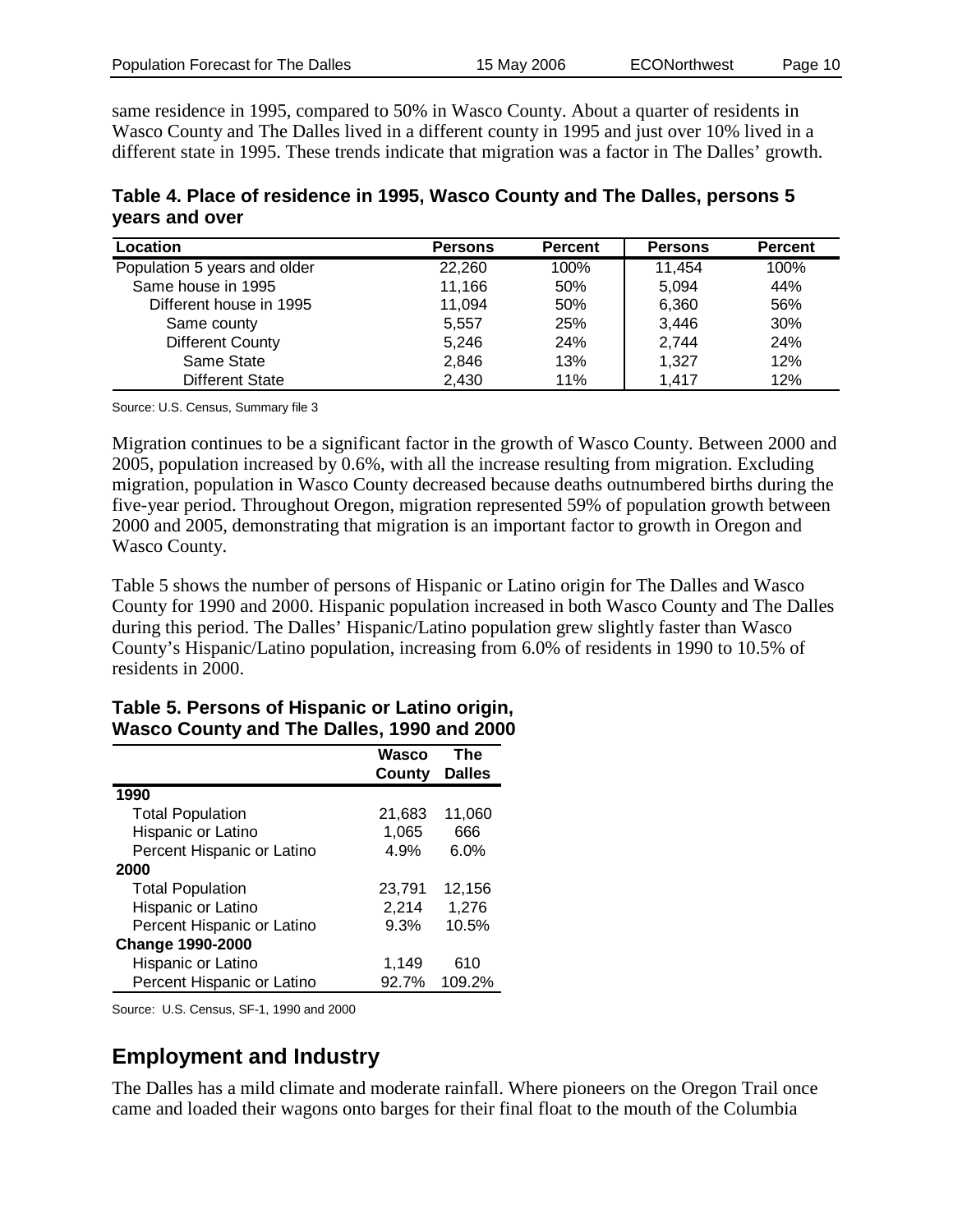River, now people come to The Dalles because of the proximity to the Cascade Mountains, Gorge, and the mild climate. The climate contributes to two of the most important employment trends affecting The Dalles: the growth of agriculture, forestry and fishing occupations, as well as the growth in tourism-related industries such as services as well as arts, entertainment, and recreation.

Between 1980 and 2000, the agriculture, forestry and fishing sector increased covered employment by 545 positions. In 2004, this sector had the second-highest total number of jobs in Wasco County, second only to government. The climate in Wasco County, which has 14 inches of rainfall annually, is ideal for growing tree fruits, especially cherries, as well as producing nuts and grains, or raising cattle. Agriculture, forestry and fishing continues to be a growth sector, with an average annual growth rate of 4.3% between 1990 and 2000, and a 6.3% rate of growth between 2001 and 2004.

The Dalles' mild climate, proximity to Mt. Hood National Recreation Area as well as other Cascade destinations, and location on the Columbia Gorge also contributes to the growth of the second category of employment. Activities such as windsurfing, hiking, and biking bring people to the area, and sectors including arts, entertainment, and recreation as well as services have grown to meet this demand.<sup>[6](#page-11-0)</sup> Between 1980 and 2000, the service sector increase by 1,005 jobs, the most of any sector, and had an annual growth rate of 2.6%. Between 2001 and 2004, arts, entertainment and recreation had a growth rate of 3.0% and retail had a growth rate of 1.5%.

Sectors that experienced a decrease in growth between 1980 and 2004 include mining, manufacturing, and between 2001 and 2004, information and government. Overall, Wasco County gained 2,359 jobs between 1980 and 2000, then lost 822 jobs between 2001 and 2004 during the national recession. Many of these jobs were lost in the manufacturing and government sectors.

## **Infrastructure**

 $\overline{a}$ 

The Dalles has access to good transportation infrastructure, including several highway connections, as well air, rail, and barge services. The Dalles is located at the center of the Interstate 84 connection between major metropolitan areas in Oregon, Idaho, and Utah. Interstate 84, an east-west route connecting Portland, Oregon with Boise, Idaho and Salt Lake City, Utah, passes directly through The Dalles. This road also continues as Highway 30 until Salt Lake City. Highway 197, a north-south route, connects The Dalles with Central Oregon. Highway 197 continues across the Gorge in Washington State, connecting the Dalles with Washington Highway 14. Greyhound bus serves The Dalles with five westbound routes and four eastbound routes daily.

The Dalles has access to air, rail, and barge services.

• The Dalles is served by Columbia Gorge Regional/The Dalles Municipal Airport, located across the Gorge in Klickitat County, Washington. This airport offers no passenger

<sup>6</sup> *The Dalles Community Profile,* Oregon Economic and Community Development Department, [http://info.econ.state.or.us:591/profile.htm,](http://info.econ.state.or.us:591/profile.htm) accessed May 12, 2006.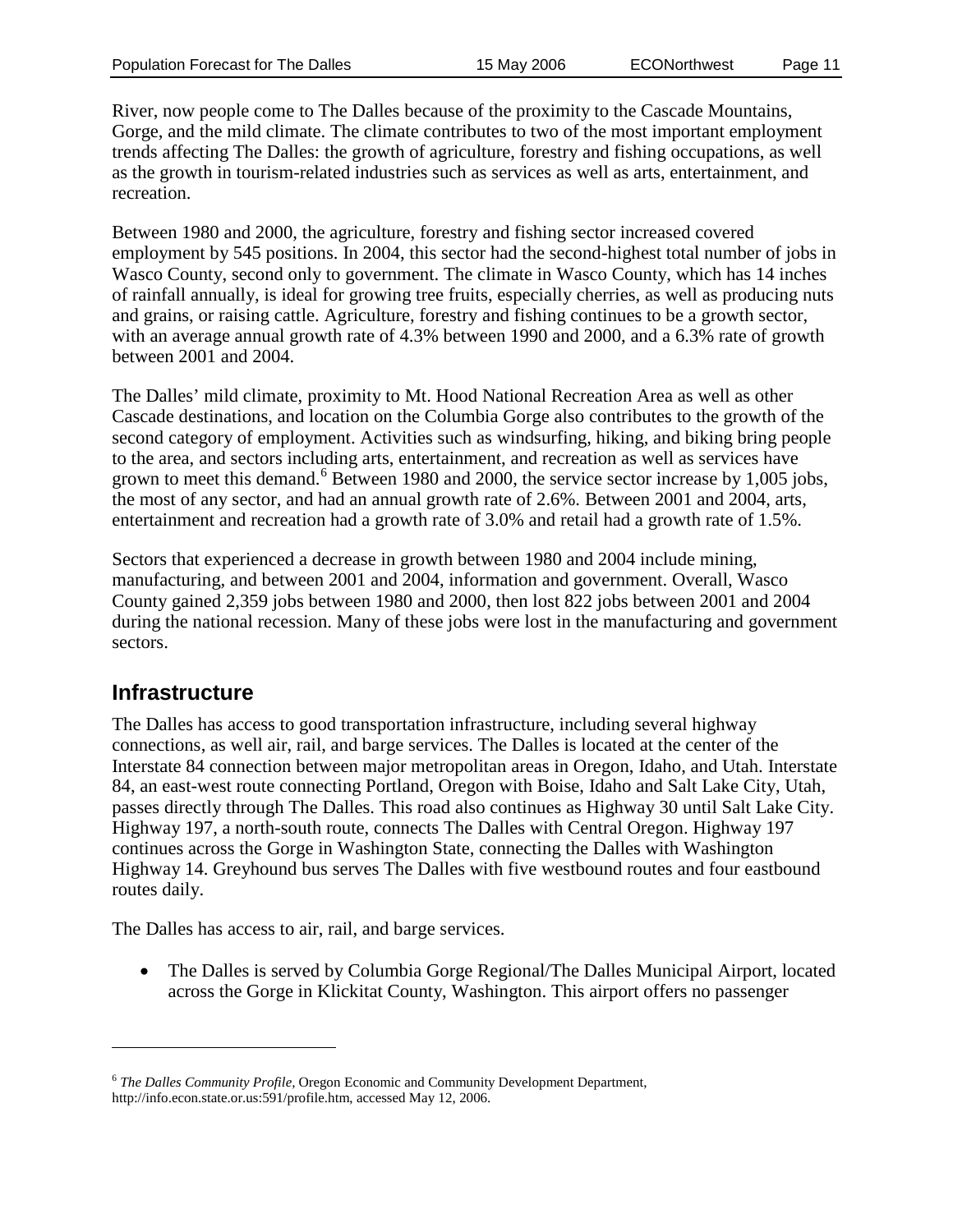service, but the Portland International Airport is only 83 miles (an hour and 15 minutes driving time) from The Dalles.

- Rail service is provided by Union Pacific, which offers freight but no passenger services. Rail access for freight is at Dallesport, Washington, three miles across The Dalles Bridge. Passenger service is available at Bingen, Washington, located 15 miles from The Dalles.
- Barge services are available through the Port of The Dalles.

# **Regional Context**

Already the major player in the Wasco County economy, The Dalles has the potential to become a regional center in the Columbia Gorge area as well. Because of its location at the intersection of Highway 197 and Interstate 84, The Dalles has some of the best transportation infrastructure in the area. The twin draws of a strong agriculture sector and the growing retail, service, and recreation sectors suggest that people are moving to The Dalles to capitalize on its high quality of life.

In a regional context, Wasco County has been slower to grow than neighboring counties. The Columbia Gorge area, including Wasco and Hood River Counties in Oregon as well as Skamania County across the Gorge in Washington, experienced a period of faster growth between 1990 and 2000 than in the previous decade, as illustrated in Table 7. Between 1990 and 2000, the average annual growth rate for Hood River County was 1.90% and for Skamania County it was 1.75%, indicating steady, modest growth, compared with 0.65% for Hood River County and 0.46% for Skamania County in the 1980's. The Dalles and Wasco County also grew faster in the 1990's than the 1980's, moving from growth rates of -0.02% to 0.93% for Wasco County and from 0.22% to 0.95% for The Dalles. Since 2000, growth has slowed across the region, ranging from 0.74% in Hood River from 2000 to 2005 to 0.12% in Wasco County during that same time period.

The historical growth rates shown in Table 6 provide context for developing population projections. The data underscore several key points:

- The start and end dates have a big impact on the growth rate. This is because population growth slowed in the 1980s due to a statewide economic recession then grew in the 1990s.
- The average annual growth rate (AAGR) for The Dalles was between 0.22% (1980-1990) and 0.95% (1990-2000) depending on the time period.
- The Dalles' rate of growth is lower than Hood River and Skamania Counties but higher than Wasco County for all time periods.
- <span id="page-11-0"></span>• The data show that Hood River and Skamania counties have historically grown at faster rates than Wasco County or The Dalles. Although all three counties (1) the have good recreational opportunities, and (2) their location provides a high quality of life, higher growth rates in Hood River and Skamania Counties can be explained largely by proximity to Portland.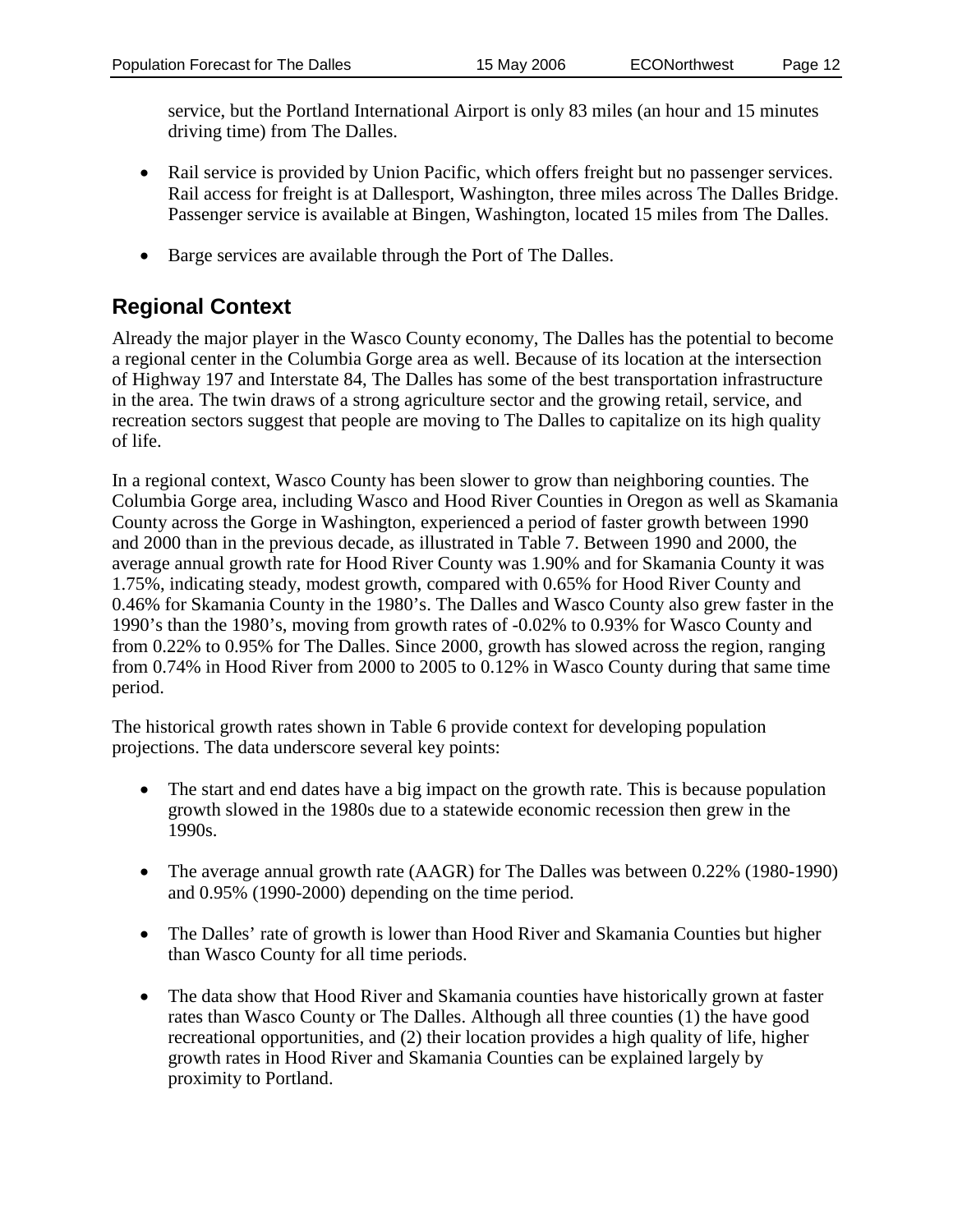### **Table 5. Average annual growth rates for Hood River County, Skamania County (WA), Wasco County, and The Dalles, 1980-2005**

| <b>Period</b> | Hood<br>River<br>County | <b>Skamania</b><br>County, WA | Wasco<br>County | The<br><b>Dalles</b> |
|---------------|-------------------------|-------------------------------|-----------------|----------------------|
| 1980-2005     | 1.17%                   | 1.06%                         | 0.39%           | 0.58%                |
| 1980-1990     | 0.65%                   | 0.46%                         | $-0.02%$        | 0.22%                |
| 1990-2000     | 1.90%                   | 1.76%                         | 0.93%           | 0.95%                |
| 2000-2005     | 0.74%                   | 0.85%                         | 0.12%           | 0.57%                |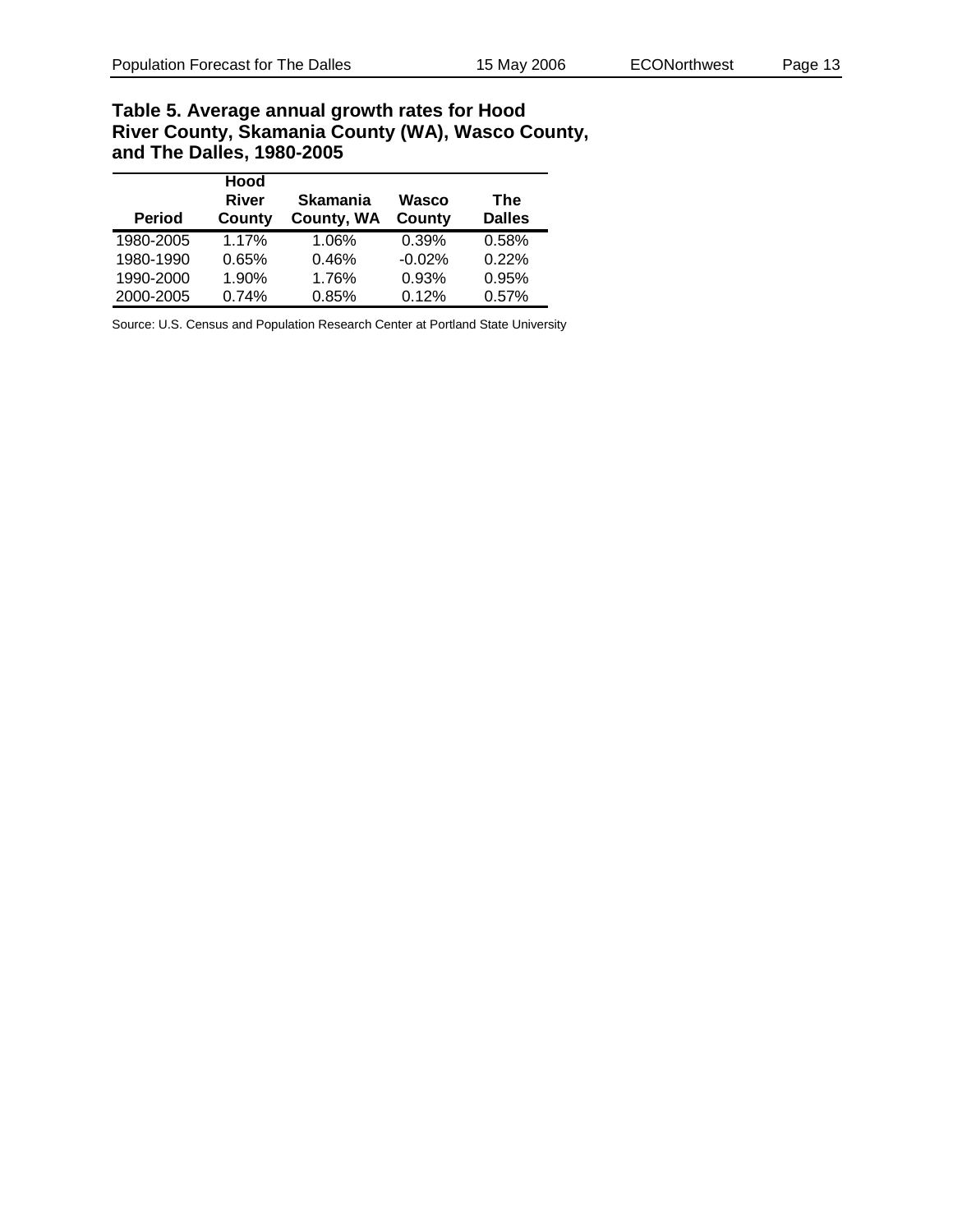# **IV. POPULATION FORECAST FOR THE DALLES: 2005-2060**

The City of The Dalles Community Development Department used an annual growth rate of 2% as a placeholder to for long-range planning. This growth rate mirrors the State of Oregon's and Hood River County's growth rate from 1990 to 2000. The City acknowledged it was higher than the OEA estimate. The City did not use historic population trends for The Dalles or Wasco County in its analysis. The rationale for this decision was based on what the report described as a recent surge in new business and industrial development in The Dalles.

## **ECO METHODS: OVERVIEW**

ECO reviewed population trends as a basis for future growth. Trend data reviewed as part of this analysis included annual population changes from the Census and from the Population Research Center at Portland State University. Appendix A discusses issues with small area forecasts.

Trend extrapolation is a simple forecasting method. One benefit of using this method is that many of the factors that affect the pattern of growth are already included in the trend data. In other words, since this method uses the real numbers for historic change it already includes the aggregate result of various growth components such as natural increase from births and deaths, net migration, employment levels, and local and national economic conditions. For example, an average annual growth rate of 1 percent can reflect a rate of change from one time period to the next and reflect population growth due to natural increase and net migration.

ECONorthwest considered several different methods for developing the city population forecast including a compounding method, a ratio method, a decreasing rate method, and a straight-line method. We selected the **compounding methodology** because it is (1) most consistent with historical population growth trends, (2) it is a relatively simple approach that builds from historical data and assumptions about future City and County growth policies, and (3) it assumes that the increment of population growth (e.g., the rate of growth or annual percent change) will be constant. The compounding methodology also assumes that the number of persons added will increase each year.

# **OEA FORECASTS[7](#page-14-0)**

 $\overline{a}$ 

The OEA uses a cohort component model to develop its forecasts. In general, a cohort component model adds *natural increase (births – deaths) to net migration* for specified age cohorts (usually five year increments). This method uses the age/sex groupings of the existing population and assumptions about future aging patterns to estimate birth and death rates to calculate the "natural change" in population. The natural change component is especially useful for areas with a stable population (like many Eastern Oregon cities and counties) or a city with a large retirement population (like Brookings, Oregon for example). However, this component by itself is less accurate when a large share of the forecast increase is due to people moving into the areas. For example, if an area has a high percentage of growth due to in-migration the inmigration numbers can "swamp" the natural increase numbers and make them less important.

<sup>7</sup> The discussion of OEA methods in this section is summarized from *Deschutes County Coordinated Population Forecasts, 2000-2005*. Deschutes County, August. 2005.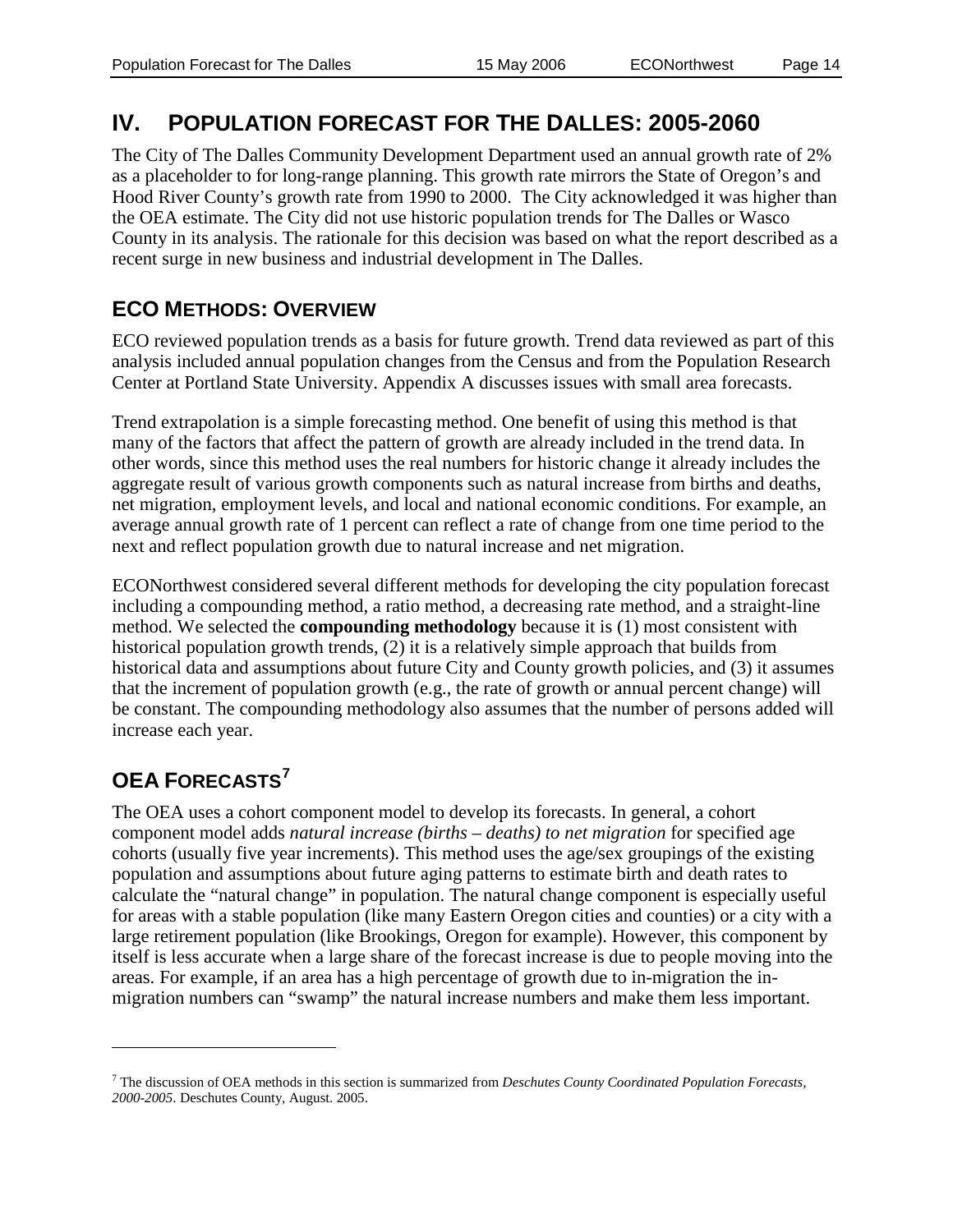Because migration can be a significant part of the growth calculation this method usually considers both the natural increase and migration patterns to generate the total population change. However, as the OEA states in its 2004 long-term forecast, "*Migration is the most complex and most volatile component of population change*."[8](#page-15-0) The migration component cannot be easily predicted because the reasons people choose to move from one area to another are based on a variety of individual and family decisions including personal choice, economics, quality of life changes, quality of education, safety, political climate and others factors.

Table 7 represents a comparison of OEA population forecasts for Wasco County for the period between 2005 and 2040. In 1997, the OEA issued an average annual growth rate forecast for Wasco County of about 0.50%, which would result in a population increase of 2,301 people between 2005 and 2025. In 2004, the OEA revised the forecast downwards, to an annual growth rate of about 0.45%, for an increase of 1,770 residents.

|                                | <b>Wasco County</b> |             |        | <b>Hood River County</b> |        |             |        |             |
|--------------------------------|---------------------|-------------|--------|--------------------------|--------|-------------|--------|-------------|
|                                | 1997                |             | 2004   |                          | 1997   |             | 2004   |             |
| Year                           | Pop                 | <b>AAGR</b> | Pop    | <b>AAGR</b>              | Pop    | <b>AAGR</b> | Pop    | <b>AAGR</b> |
| 2005                           | 23,713              | --          | 23,420 |                          | 21,477 |             | 20,698 |             |
| 2010                           | 24,258              | 0.46%       | 23,753 | 0.28%                    | 22,804 | 1.21%       | 21,998 | 1.23%       |
| 2015                           | 24,867              | 0.50%       | 24,297 | 0.45%                    | 24,174 | 1.17%       | 23,485 | 1.32%       |
| 2020                           | 25,498              | 0.50%       | 24,896 | 0.49%                    | 25,559 | 1.12%       | 25,027 | 1.28%       |
| 2025                           | 26,201              | 0.55%       | 25,670 | 0.61%                    | 26,930 | 1.05%       | 26,667 | 1.28%       |
| 2030                           | 26,945              | 0.56%       | 26,563 | 0.69%                    | 28,224 | 0.94%       | 28,404 | 1.27%       |
| 2035                           | 27,714              | 0.56%       | 27,522 | 0.71%                    | 29,527 | 0.91%       | 30,310 | 1.31%       |
| 2040                           | 28,512              | 0.57%       | 28,653 | 0.81%                    | 30,780 | 0.83%       | 32,498 | 1.40%       |
| Population Change 2005 to 2025 |                     |             |        |                          |        |             |        |             |
| <b>Number</b>                  | 2,488               |             | 2,250  |                          | 5,453  |             | 5,969  |             |
| Percent                        | 10.5%               |             | 9.6%   |                          | 25.4%  |             | 28.8%  |             |
| AAGR                           | 0.50%               |             | 0.46%  |                          | 1.14%  |             | 1.27%  |             |
| Population Change 2025 to 2040 |                     |             |        |                          |        |             |        |             |
| <b>Number</b>                  | 2,311               |             | 2,983  |                          | 3,849  |             | 5,831  |             |
| Percent                        | 8.8%                |             | 11.6%  |                          | 14.3%  |             | 21.9%  |             |
| AAGR                           | 0.6%                |             | 0.7%   |                          | 0.9%   |             | 1.3%   |             |

### **Table 7. Comparison of 1997 and 2004 Office of Economic Analysis forecasts for Hood River and Wasco County**

Source: Office of Economic Analysis

 $\overline{a}$ 

## **THE DALLES POPULATION FORECAST**

Table 8 presents the population forecast for the City of The Dalles for the period 2006-2056. The forecast reaches a population of 22,545 by 2026, and of 31,926 by 2056. The assumed growth rate for the 2006-2026 period is 1.9% annually until 2026, 1.3% between 2027 and 2046, and 0.9% between 2047 and 2056. This rate is based on The Dalles' growth between 1980 and 2005.

<span id="page-14-0"></span><sup>8</sup> *Long-Term Population Forecast for Oregon and Its Counties, 2000-2040*, Office of Economic Analysis, 2004, first page.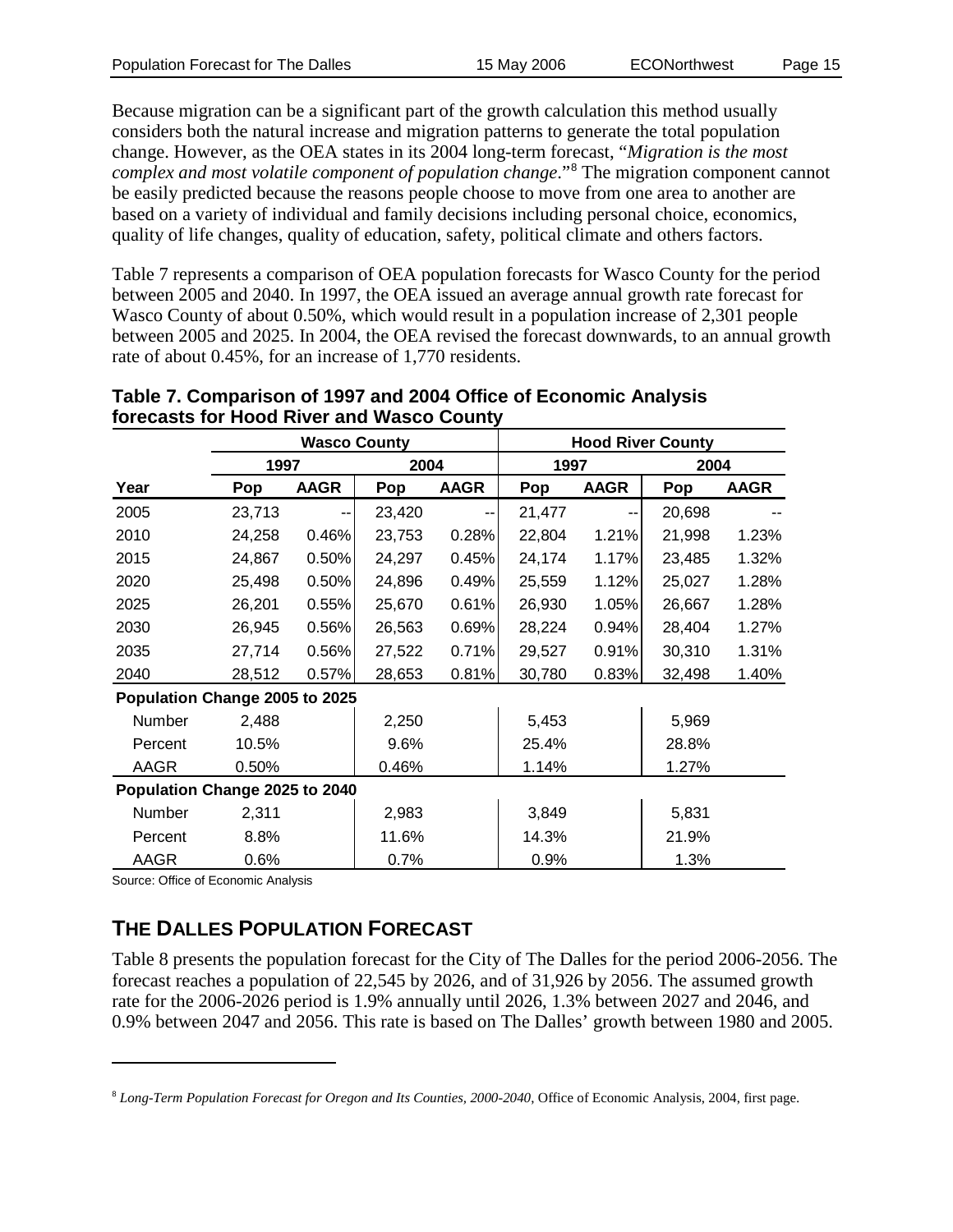<span id="page-15-0"></span>

| Year | <b>Population</b> | Change     | % Change |
|------|-------------------|------------|----------|
| 2005 | 15,184            |            |          |
| 2006 | 15,472            | 288        | 1.9%     |
|      |                   |            |          |
| 2007 | 15,766            | 294        | 1.9%     |
| 2008 | 16,066            | 300        | 1.9%     |
| 2009 | 16,371            | 305        | 1.9%     |
| 2010 | 16,682            | 311        | 1.9%     |
| 2011 | 16,999            | 317        | 1.9%     |
| 2012 | 17,322            | 323        | 1.9%     |
| 2013 | 17,651            | 329        | 1.9%     |
| 2014 | 17,987            | 335        | 1.9%     |
| 2015 | 18,329            | 342        | 1.9%     |
| 2016 | 18,677            | 348        | 1.9%     |
| 2017 | 19,032            | 355        | 1.9%     |
| 2018 | 19,393            | 362        | 1.9%     |
| 2019 | 19,762            | 368        | 1.9%     |
| 2020 | 20,137            | 375        | 1.9%     |
| 2021 | 20,520            | 383        | 1.9%     |
| 2022 | 20,910            | 390        | 1.9%     |
| 2023 | 21,307            | 397        | 1.9%     |
| 2024 | 21,712            | 405        | 1.9%     |
| 2025 | 22,124            | 413        | 1.9%     |
| 2026 | 22,545            | 420        | 1.9%     |
| 2027 | 22,838            | 293        | 1.3%     |
| 2028 | 23,135            | 297        | 1.3%     |
| 2029 | 23,435            | 301        | 1.3%     |
| 2030 | 23,740            | 305        | 1.3%     |
| 2031 | 24,049            | 309        | 1.3%     |
| 2032 | 24,361            | 313        | 1.3%     |
| 2033 | 24,678            | 317        | 1.3%     |
|      | 24,999            |            | 1.3%     |
| 2034 |                   | 321<br>325 | 1.3%     |
| 2035 | 25,324            |            |          |
| 2036 | 25,653            | 329        | 1.3%     |
| 2037 | 25,987            | 333        | 1.3%     |
| 2038 | 26,324            | 338        | 1.3%     |
| 2039 | 26,667            | 342        | 1.3%     |
| 2040 | 27,013            | 347        | 1.3%     |
| 2041 | 27,364            | 351        | 1.3%     |
| 2042 | 27,720            | 356        | 1.3%     |
| 2043 | 28,080            | 360        | 1.3%     |
| 2044 | 28,446            | 365        | 1.3%     |
| 2045 | 28,815            | 370        | 1.3%     |
| 2046 | 29,190            | 375        | 1.3%     |
| 2047 | 29,453            | 263        | 0.9%     |
| 2048 | 29,718            | 265        | 0.9%     |
| 2049 | 29,985            | 267        | 0.9%     |
| 2050 | 30,255            | 270        | 0.9%     |
| 2051 | 30,527            | 272        | 0.9%     |
| 2052 | 30,802            | 275        | 0.9%     |
| 2053 | 31,079            | 277        | 0.9%     |
| 2054 | 31,359            | 280        | 0.9%     |
| 2055 | 31,641            | 282        | 0.9%     |
| 2056 | 31,926            | 285        | 0.9%     |
| 2057 | 32,213            | 287        | 0.9%     |
| 2058 | 32,503            | 290        | 0.9%     |
| 2059 | 32,796            | 293        | 0.9%     |
| 2060 | 33,091            | 295        | 0.9%     |

**Table 8. The Dalles UGB population forecast and average annual growth rate (AAGR), 2006-2056**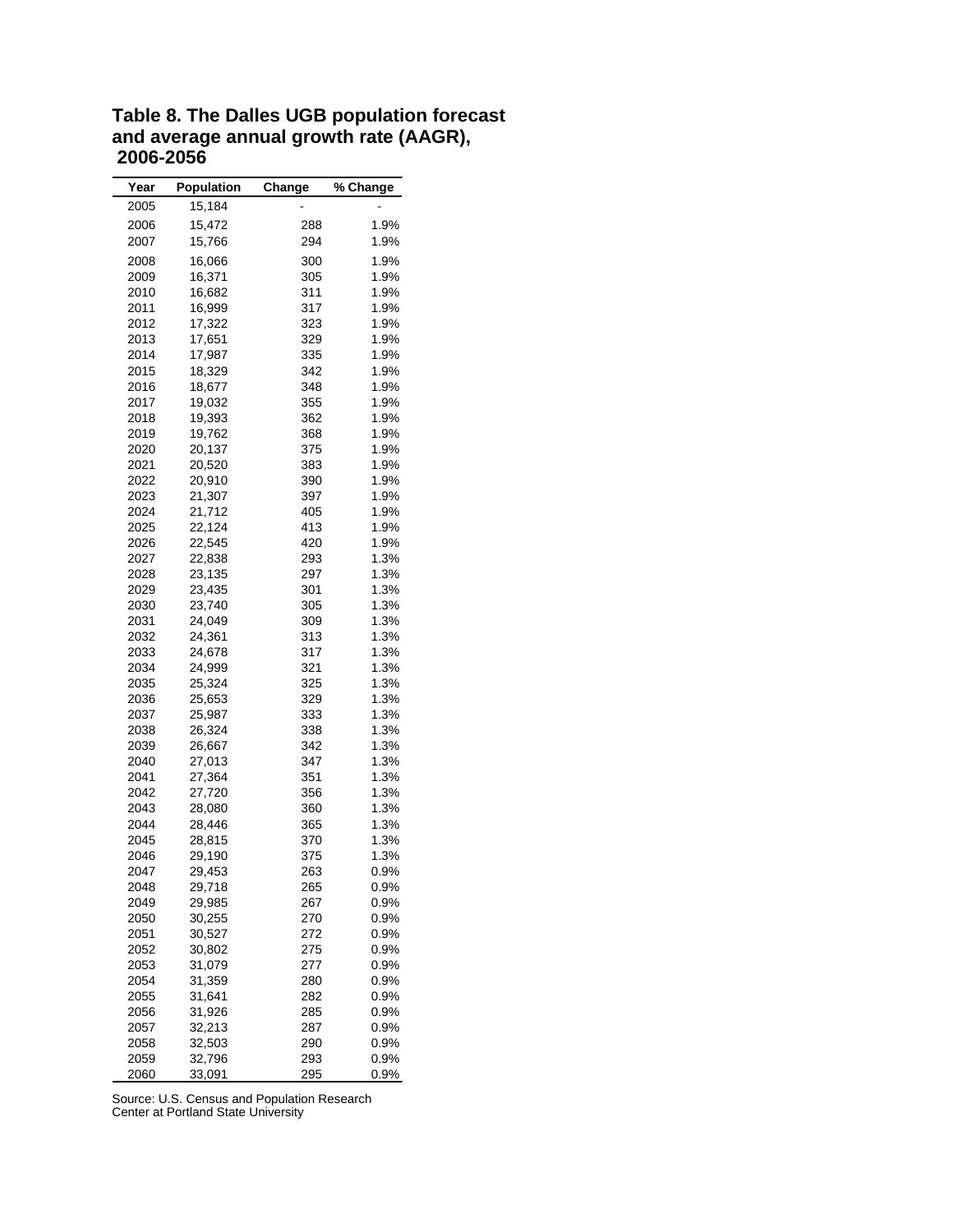An issue with this forecast is that The Dalles will account for an increasingly large percentage of the county's population. The forecast results in The Dalles UGB accounting for more than 65% of the OEA's forecast population for Wasco County in 2040. Because Wasco County has relatively few parcels available for residential development in rural residential exception areas, it is reasonable to expect that The Dalles will account for an increased percentage of the County's population. However, the ratio implied by the growth rate assumptions shown in Table 8, maybe unrealistically high if Wasco County's population growth is held constant.

On the other hand, the factors that will influence growth in The Dalles will also affect Wasco County. Thus it is reasonable to adjust the OEA figures to account for a higher rate of growth in The Dalles. Table 9 shows a comparison of the OEA and adjusted Wasco County Forecasts. The Adjusted Forecast assumes an average annual growth rate of about 1.3% through 2056. The Adjusted County Forecast assumes that the differential in population growth from the OEA forecast will be accommodated within the City of The Dalles UGB.

### **Table 9. Comparison of OEA and adjusted Wasco County population forecast, and Ratio of The Dalles' population to Wasco County's population, 2005-2040**

|      | <b>Wasco County</b> |                 |                   |                                                          |
|------|---------------------|-----------------|-------------------|----------------------------------------------------------|
| Year | <b>OEA</b>          | <b>Adjusted</b> | <b>The Dalles</b> | Dalles as % of<br><b>Wasco County</b><br><b>Adjusted</b> |
| 2005 | 23,420              | 23,420          | 15,184            | 65%                                                      |
| 2010 | 23,753              | 25,582          | 16,682            | 65%                                                      |
| 2015 | 24,297              | 27,944          | 18,329            | 66%                                                      |
| 2020 | 24.896              | 30.525          | 20,137            | 66%                                                      |
| 2025 | 25.670              | 33.346          | 22,124            | 66%                                                      |
| 2030 | 26.563              | 35,578          | 23,740            | 67%                                                      |
| 2035 | 27,522              | 37,737          | 25,324            | 67%                                                      |
| 2040 | 28,653              | 40,029          | 27,013            | 67%                                                      |

Source: Based on the Oregon Office of Economic Analysis forecasts for Wasco County and projections for The Dalles' population by ECONorthwest.

## **SUMMARY OF FINDINGS**

This section summarizes the findings in support of this population forecast for The Dalles.

### **The Dalles has experienced fluctuation in its population since 1980.**

- Between 1980 and 2005 the average annual growth rate was 0.6%. The average annual growth rate was 0.2% between 1980 and 1990 and 0.9% between 1990 and 2000.
- The growth rate of 1.9% until 2026, 1.5% between 2027 and 2046, and 1.0% between 2047 and 2056 is based on The Dalles' historical growth rates between 1980 and 2005.

### **The Dalles is attracting retirees and young adults.**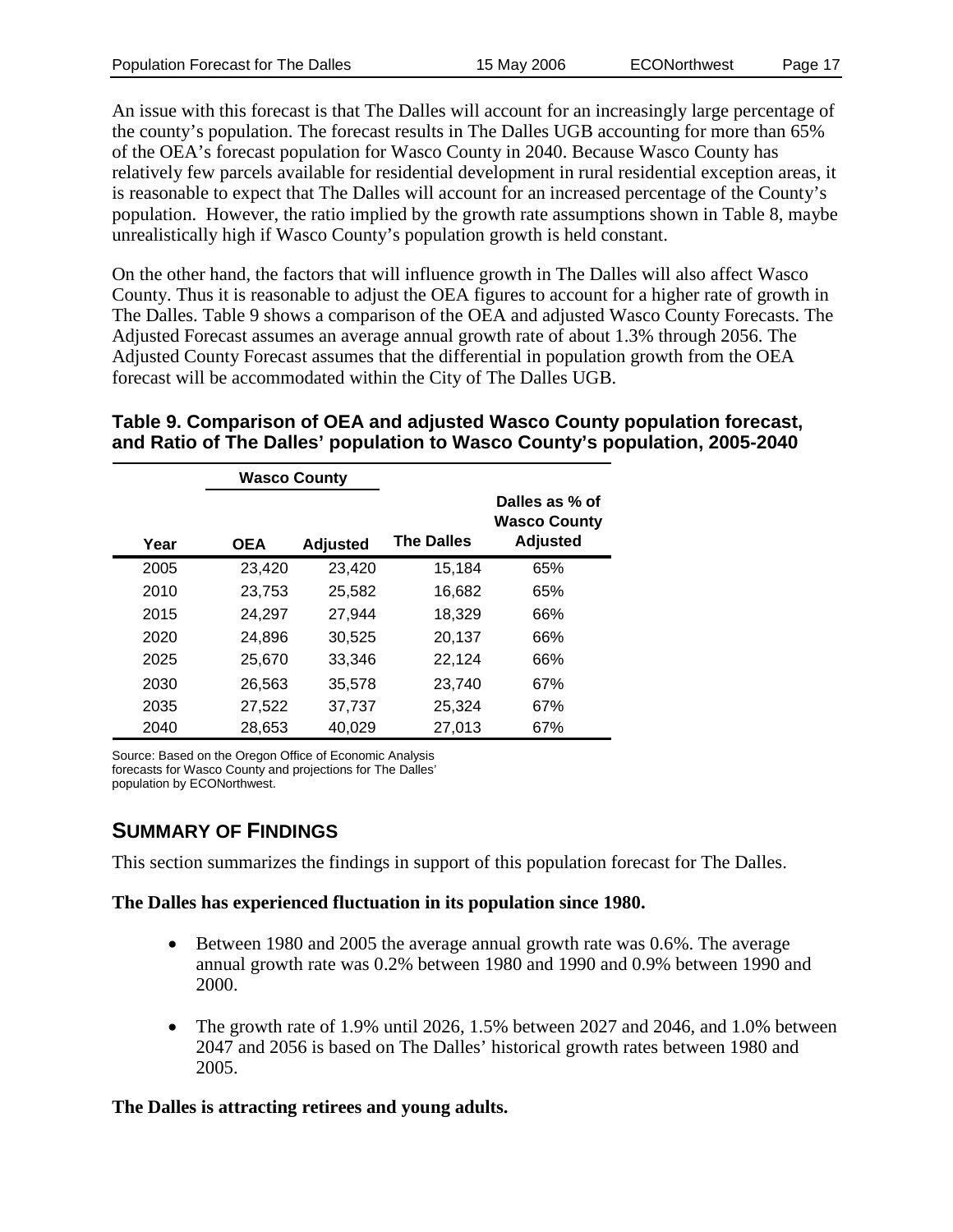• The Dalles has more retirees than Wasco County. The fastest growing age groups between 1990 and 2000 were residents aged 45-64 years, who accounted for 45% of the population increase, and residents aged 18-24 years, who accounted for 25% of the population increase. These trends suggest that The Dalles is attracting retirees and young adults. As retirement areas such as Bend and Hood River become more expensive and more crowded, The Dalles' appeal to a growing group of baby boomers is likely to increase.

#### **In-migration accounts for most of the recent population growth in The Dalles**

- The data show that residents of The Dalles are slightly more mobile than those of Wasco County. About a quarter of residents in Wasco County and The Dalles lived in a different county in 1995; 11% of Wasco County's and 12% of The Dalles' residents lived in a different state in 1995. These trends indicate that migration is a factor in The Dalles' past growth.
- Net migration represented 113% of population growth in Wasco County in 2005. Migration represented a greater percent of population growth in Wasco County than in Oregon as a whole.

#### **The Dalles has a larger proportion of Hispanic/Latino residents than Wasco County.**

• The Dalles has a larger proportion (10.5% in 2000) of Hispanic/Latino population than Wasco County, and this population is growing faster than in Wasco County. Wasco County's Hispanic/Latino population grew by 92.7% between 1990 and 2000; The Dalles' Hispanic/Latino population grew 109.2% during the same time period.

#### **The Dalles has experienced growth in agriculture, forestry and fishing, as well as more tourism-related occupations such as services and arts, entertainment, and recreation.**

- Agriculture, forestry and fishing continues to be a growth sector, with an average annual growth rate of 4.3% between 1990 and 2000, and a 6.3% rate of growth between 2001 and 2004.
- Between 1980 and 2000, the service sector increase by 1,005 jobs, the most of any sector, and had a growth rate of 2.6%. Between 2001 and 2004, arts, entertainment and recreation had a growth rate of 3.0% and retail had a growth rate of 1.5%. As The Dalles attracts larger numbers of retirees and second homeowners, the need for service sector jobs will increase as well.

#### **The Dalles has strong transportation infrastructure and potential to become a regional center.**

• The Dalles has access to good transportation infrastructure, including several highway connections, as well air, rail, and barge services. Interstate 84 connects The Dalles with Portland, Oregon, Boise, Idaho and Salt Lake City, Utah and Highway 197 connects The Dalles with Central Oregon.